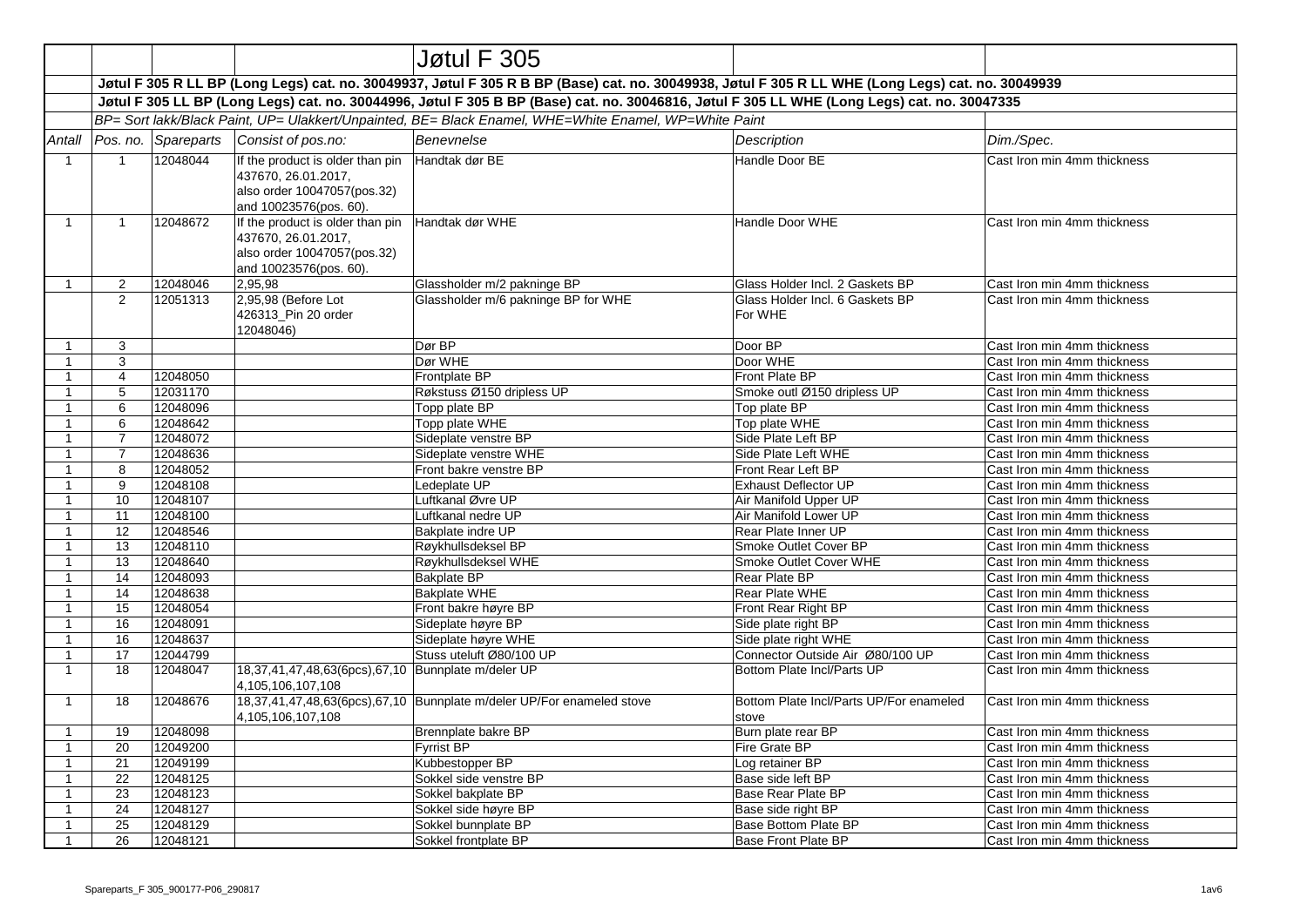|                   |          |                                                                                                                                              |                                                                                                             | Jøtul F 305                                                                                                                                        |                                                           |                                   |  |  |
|-------------------|----------|----------------------------------------------------------------------------------------------------------------------------------------------|-------------------------------------------------------------------------------------------------------------|----------------------------------------------------------------------------------------------------------------------------------------------------|-----------------------------------------------------------|-----------------------------------|--|--|
|                   |          |                                                                                                                                              |                                                                                                             | Jøtul F 305 R LL BP (Long Legs) cat. no. 30049937, Jøtul F 305 R B BP (Base) cat. no. 30049938, Jøtul F 305 R LL WHE (Long Legs) cat. no. 30049939 |                                                           |                                   |  |  |
|                   |          | Jøtul F 305 LL BP (Long Legs) cat. no. 30044996, Jøtul F 305 B BP (Base) cat. no. 30046816, Jøtul F 305 LL WHE (Long Legs) cat. no. 30047335 |                                                                                                             |                                                                                                                                                    |                                                           |                                   |  |  |
|                   |          |                                                                                                                                              |                                                                                                             | BP= Sort lakk/Black Paint, UP= Ulakkert/Unpainted, BE= Black Enamel, WHE=White Enamel, WP=White Paint                                              |                                                           |                                   |  |  |
| Antall            |          | Pos. no. Spareparts                                                                                                                          | Consist of pos.no:                                                                                          | <b>Benevnelse</b>                                                                                                                                  | <b>Description</b>                                        | Dim./Spec.                        |  |  |
| 2                 | 27       | 12048112                                                                                                                                     |                                                                                                             | Ben venstre framme, høyre bak LL, høyde 350mm BP                                                                                                   | Leg Left Front, Right Rear LL,<br>Height 350mm BP         | Cast Iron min 4mm thickness,      |  |  |
| 2                 | 27       | 12048644                                                                                                                                     |                                                                                                             | Ben venstre framme, høyre bak LL, høyde 350mm WHE Leg Left Front, Right Rear LL,                                                                   | Height 350mm WHE                                          | Cast Iron min 4mm thickness,      |  |  |
| $\overline{2}$    | 28       | 12048117                                                                                                                                     |                                                                                                             | Ben høyre framme, venstre bak LL, høyde 350mm BP                                                                                                   | Leg Right Front, Left Rear LL,<br>Height 350mm BP         | Cast Iron min 4mm thickness       |  |  |
| $\overline{2}$    | 28       | 12048645                                                                                                                                     |                                                                                                             | Ben høyre framme, venstre bak LL, høyde 350mm WHE                                                                                                  | Leg Right Front, Left Rear LL,<br>Height 350mm WHE        | Cast Iron min 4mm thickness       |  |  |
| -1                | 30       | 12048119                                                                                                                                     | 3,96(2pcs),97                                                                                               | Dør med pakninger BP                                                                                                                               | Door Incl. Gaskets BP                                     |                                   |  |  |
| $\mathbf{1}$      | 30       | 12051462                                                                                                                                     | 3,96(2pcs),97,98<br>(Before Lot Lot 426313 Pin 20<br>order 12051313 in addition)                            | Dør med pakninger WHE                                                                                                                              | Door Incl. Gaskets WHE                                    |                                   |  |  |
| $\mathbf{1}$      | 31       | 10024011                                                                                                                                     |                                                                                                             | Fjær for klinke                                                                                                                                    | Spring For Latch                                          | <b>Spring Steel</b>               |  |  |
| $\mathbf{1}$      | 32       | 10047057                                                                                                                                     | If the product is older than pin<br>437670, 26.01.2017,<br>also order Handle(pos. 1) and<br>Screw(pos. 60). | Krok med aksel                                                                                                                                     | Hook inclusive Bar                                        | steel                             |  |  |
| $\mathbf{1}$      | 33       | 10047065                                                                                                                                     |                                                                                                             | Glass Dør                                                                                                                                          | Glass Door                                                | 512x360mm Ceramic glass 4mm thick |  |  |
| $\mathbf{1}$      | 34       | 10047774                                                                                                                                     | 55,69,89,76 (2pcs),81<br>(2pcs), 88 (1pcs), 56 (2pcs)                                                       | Hengsel for dør                                                                                                                                    | Hengsel for dør                                           |                                   |  |  |
| $\mathbf{1}$      | 35       | 10047877                                                                                                                                     | 3 parts                                                                                                     | Vermikulitt deler, hvelv og sidebrennplater                                                                                                        | Vermiculite parts, Baffle and<br>Side Burn Plates         | Vermiculite 600Kg/m <sup>3</sup>  |  |  |
| $\mathbf{1}$      | 36       | 51049928                                                                                                                                     |                                                                                                             | Konveksjonsplate, bak BP                                                                                                                           | Convection Shield, Rear BP                                | <b>Steel</b>                      |  |  |
| $\mathbf{1}$      | 36       | 51049929                                                                                                                                     |                                                                                                             | Konveksjonsplate, bak WP                                                                                                                           | Convection Shield, Rear WP                                | Steel                             |  |  |
| $\overline{2}$    | 37       | 10026515                                                                                                                                     |                                                                                                             | Hylse luftventil                                                                                                                                   | Sleeve For Air Valve                                      | Ø12XØ8X4,5mm, Steel               |  |  |
|                   | 38       | 10024264                                                                                                                                     |                                                                                                             | Fjær                                                                                                                                               | Spring                                                    | <b>Stainless Spring Steel</b>     |  |  |
| $\mathbf{1}$      | 39       | 10047364                                                                                                                                     |                                                                                                             | Ventilarm                                                                                                                                          | Valve Rod                                                 | <b>Steel</b>                      |  |  |
| $\mathbf{1}$      | 40       | 10047058                                                                                                                                     |                                                                                                             | Lufthendel BP                                                                                                                                      | Air Handle BP                                             | <b>Steel</b>                      |  |  |
| $\mathbf{1}$      | 41       | 10025839                                                                                                                                     |                                                                                                             | Hylse til hendler                                                                                                                                  | Sleeve For Handles                                        | Ø10XØ8,1X31mm, Steel              |  |  |
| $\mathbf{1}$      | 42       | 10026565                                                                                                                                     |                                                                                                             | Fjær for ventiler                                                                                                                                  | Spring For Valves                                         | <b>Stainless Spring Steel</b>     |  |  |
| $\mathbf{1}$      | 43       | 10047363                                                                                                                                     |                                                                                                             | Opptenningshendel BP                                                                                                                               | Ignition Handle BP                                        | <b>Steel</b>                      |  |  |
| $\mathbf{1}$      | 44       | 10047056                                                                                                                                     |                                                                                                             | Deksel innluft                                                                                                                                     | Cover Inlet Air                                           | Steel                             |  |  |
| $\overline{1}$    | 45       | 10047366                                                                                                                                     |                                                                                                             | Opptenningsventil                                                                                                                                  | Ignition Valve                                            | Steel                             |  |  |
| $\overline{2}$    | 46       | 10047202                                                                                                                                     |                                                                                                             | Ventilfjær                                                                                                                                         | Valve Spring                                              | <b>Spring Steel</b>               |  |  |
| $\mathbf{1}$      | 47       | 10047059                                                                                                                                     |                                                                                                             | Luftventil                                                                                                                                         | Air Valve                                                 | Steel                             |  |  |
| $\mathbf{1}$      | 48       | 10047074                                                                                                                                     |                                                                                                             | Ventilplate                                                                                                                                        | Valve Plate                                               | <b>Steel</b>                      |  |  |
| $\mathbf{1}$      | 49       | 10047074                                                                                                                                     |                                                                                                             | Lås Brakett                                                                                                                                        | Lock Bracket                                              | <b>Steel</b>                      |  |  |
| $\mathbf{1}$      | 50       | 10047095                                                                                                                                     |                                                                                                             | Askeskuff                                                                                                                                          | Ash Pan                                                   | Steel                             |  |  |
| $\mathbf{1}$      | 51       | 10047130                                                                                                                                     |                                                                                                             | Deksel for sokkel og askeleppe BP                                                                                                                  | Cover For Base and Ash Lip BP                             | <b>Steel</b>                      |  |  |
| $\mathbf{1}$      | 52       | 10048873                                                                                                                                     |                                                                                                             | Skjermplate under BP og UP                                                                                                                         | Heatshield Under BP and UP                                | <b>Steel</b>                      |  |  |
| $\mathbf{1}$      | 53       | 10047169                                                                                                                                     |                                                                                                             | Deksel uteluft for sokkel BP                                                                                                                       | Cover Outside Air For Base BP                             | <b>Steel</b>                      |  |  |
| 4                 | 54<br>55 | 10038419                                                                                                                                     |                                                                                                             | Høydejusteringsskrue M8x30                                                                                                                         | <b>Hight Adjustment Screw M8x30</b><br><b>Hinge Blade</b> | <b>Steel</b><br><b>Steel</b>      |  |  |
| $\mathbf{1}$<br>4 | 56       | 10038342                                                                                                                                     |                                                                                                             | Hengselblad<br><b>Hengsel sintret</b>                                                                                                              | <b>Hinge Sintred</b>                                      | Sint, C50                         |  |  |
|                   |          |                                                                                                                                              |                                                                                                             |                                                                                                                                                    |                                                           |                                   |  |  |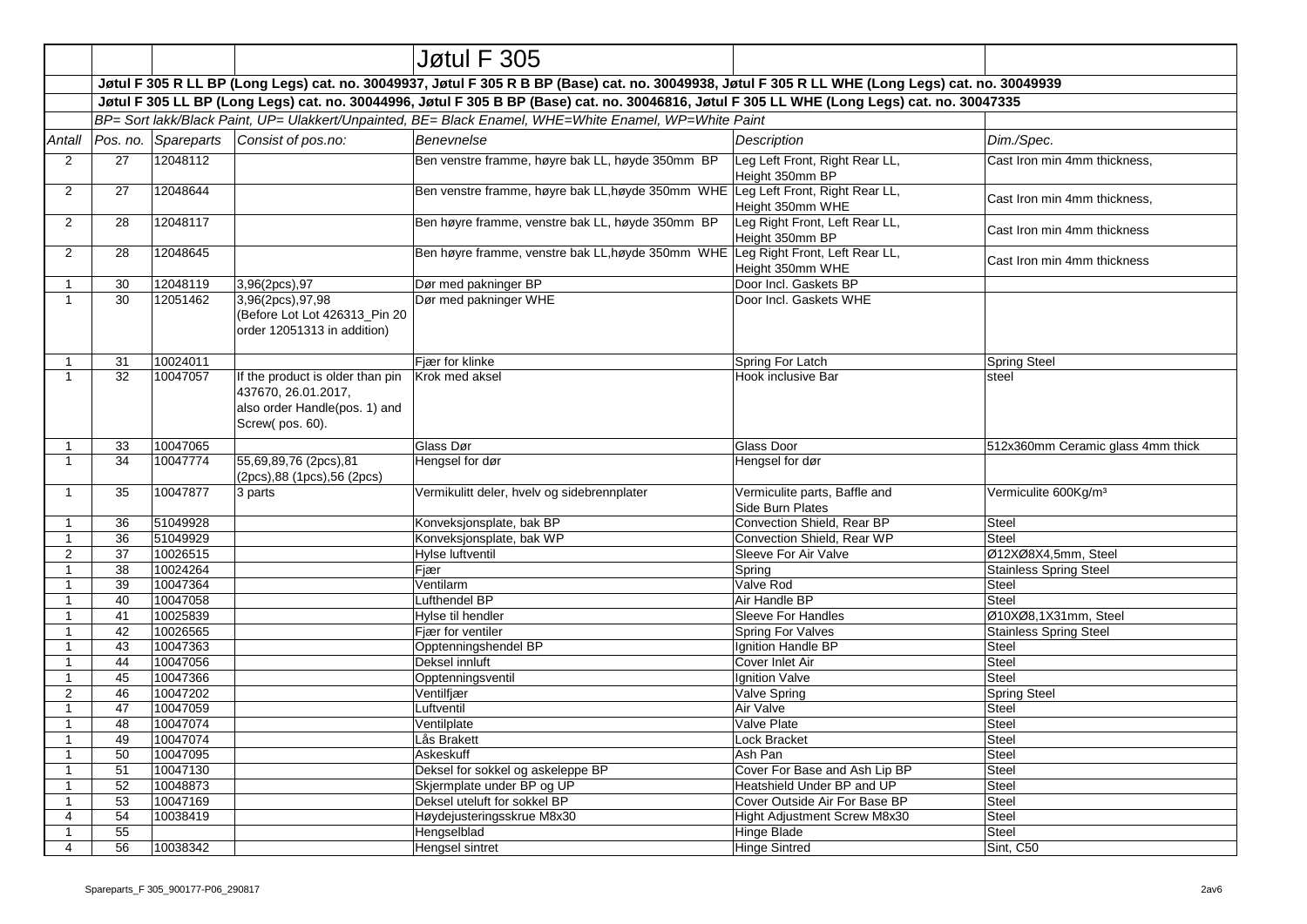|                |                                                                                                                                                                                                                                                       |                                |                                                                                                           | Jøtul F 305                                                                                                                                        |                                                         |                     |  |  |
|----------------|-------------------------------------------------------------------------------------------------------------------------------------------------------------------------------------------------------------------------------------------------------|--------------------------------|-----------------------------------------------------------------------------------------------------------|----------------------------------------------------------------------------------------------------------------------------------------------------|---------------------------------------------------------|---------------------|--|--|
|                |                                                                                                                                                                                                                                                       |                                |                                                                                                           | Jøtul F 305 R LL BP (Long Legs) cat. no. 30049937, Jøtul F 305 R B BP (Base) cat. no. 30049938, Jøtul F 305 R LL WHE (Long Legs) cat. no. 30049939 |                                                         |                     |  |  |
|                |                                                                                                                                                                                                                                                       |                                |                                                                                                           |                                                                                                                                                    |                                                         |                     |  |  |
|                | Jøtul F 305 LL BP (Long Legs) cat. no. 30044996, Jøtul F 305 B BP (Base) cat. no. 30046816, Jøtul F 305 LL WHE (Long Legs) cat. no. 30047335<br>BP= Sort lakk/Black Paint, UP= Ulakkert/Unpainted, BE= Black Enamel, WHE=White Enamel, WP=White Paint |                                |                                                                                                           |                                                                                                                                                    |                                                         |                     |  |  |
|                |                                                                                                                                                                                                                                                       | Antall   Pos. no.   Spareparts | Consist of pos.no:                                                                                        | Benevnelse                                                                                                                                         | <b>Description</b>                                      | Dim./Spec.          |  |  |
| $\mathbf{1}$   | 57                                                                                                                                                                                                                                                    | 10037359                       | <b>ONLY FOR BLACK PAINTED Hylse</b><br><b>PRODUCTS</b>                                                    |                                                                                                                                                    | Sleeve                                                  | Ø10XØ8X15mm, Steel  |  |  |
| 1              | 58                                                                                                                                                                                                                                                    | 10026400                       |                                                                                                           | Avstandshylse                                                                                                                                      | <b>Distance Sleeve</b>                                  | Steel               |  |  |
| $\mathbf{1}$   | 60                                                                                                                                                                                                                                                    | 10023576                       | If the product is older than pin<br>437670, 26.01.2017,<br>Handle(pos. 1) and Hook<br>(pos.32) is needed. | Skrue Gjengestift med Hul ende M6x25                                                                                                               | Screw Socket Set with Cup point M6x25                   | Steel               |  |  |
| 4              | 61                                                                                                                                                                                                                                                    | 10023578                       |                                                                                                           | Skive M10 svart, spesial                                                                                                                           | Washer M10 Black, Special                               | Ø10.5xØ25x1.5 Steel |  |  |
| 4              | 62                                                                                                                                                                                                                                                    | 10023545                       |                                                                                                           | Skrue sekskant med flens M6x12 DIN 6921                                                                                                            | Screw Hex Cap Flange M6x12<br><b>DIN 6921</b>           | St8.8 / ANSI B18.2  |  |  |
| 22             | 63                                                                                                                                                                                                                                                    | 10023661                       |                                                                                                           | Skrue sekskant med flens M8x16 DIN 6921                                                                                                            | Screw Hex Cap Flange M8x16<br><b>DIN 6921</b>           | St8.8 / ANSI B18.2  |  |  |
| 22             | 64                                                                                                                                                                                                                                                    | 10023662                       |                                                                                                           | Skrue sekskant med flens M8x20 DIN 6921                                                                                                            | Screw Hex Cap Flange M8x20<br><b>DIN 6921</b>           | St8.8 / ANSI B18.2  |  |  |
| 2              | 65                                                                                                                                                                                                                                                    | 10023588                       |                                                                                                           | Skrue Sylinderhode Innv sekskant M6x12 DIN 912                                                                                                     | Screw Cylinder Head Int Hexagon M6x12<br><b>DIN 912</b> | St8.8 / ANSI B18.2  |  |  |
| 4              | 66                                                                                                                                                                                                                                                    | 10023665                       |                                                                                                           | Skrue sekskant med flens M8x40 DIN 6921                                                                                                            | Screw Hex Cap Flange M8x40<br><b>DIN 6921</b>           | St8.8 / ANSI B18.2  |  |  |
| 3              | 67                                                                                                                                                                                                                                                    | 10023522                       |                                                                                                           | Skrue sekskanthode M8x60 DIN 933                                                                                                                   | Screw Hexagon Cap M8x60 DIN 933                         | St8.8 / ANSI B18.2  |  |  |
| $\overline{2}$ | 68                                                                                                                                                                                                                                                    | 10038283                       |                                                                                                           | Skrue sekskanthode M8x80 DIN 933                                                                                                                   | Screw Hexagon Cap M8x80 DIN 933                         | St8.8 / ANSI B18.2  |  |  |
| 5              | 69                                                                                                                                                                                                                                                    | 10023556                       |                                                                                                           | Skrue senkhode inny sekskant M6x16 DIN 7991                                                                                                        | Screw Countersunk Flat Head Int<br>Hex M6x16 DIN 7991   | St8.8 / ANSI B18.2  |  |  |
| $\overline{2}$ | 70                                                                                                                                                                                                                                                    | 10023660                       |                                                                                                           | Skrue sekskant med flens M8x12 DIN 6921                                                                                                            | Screw Hex Cap Flange M8x12<br>DIN 6921                  | St8.8 / ANSI B18.2  |  |  |
| 4              | 71                                                                                                                                                                                                                                                    | 10023680                       |                                                                                                           | Skrue plate med flens 4,2x13 DIN 6928                                                                                                              | Screw Tapping 4,2x13 DIN 6928                           | Steel               |  |  |
| 4              | 72                                                                                                                                                                                                                                                    | 10023664                       |                                                                                                           | Skrue sekskant med flens M8x30 DIN 6921                                                                                                            | Screw Hex Cap Flange M8x30<br><b>DIN 6921</b>           | St8.8 / ANSI B18.2  |  |  |
| $\mathbf{1}$   | 73                                                                                                                                                                                                                                                    | 10023656                       | <b>ONLY FOR BLACK PAINTED</b><br><b>PRODUCTS</b>                                                          | Skrue senkhode inny sekskant M8x30 DIN 7991                                                                                                        | Screw Countersunk Flat Head Int Hex<br>M8x30 DIN 7991   | St10.9              |  |  |
| $\mathbf{1}$   | 73                                                                                                                                                                                                                                                    | 10023547                       | <b>ONLY FOR ENAMELED</b><br><b>PRODUCTS</b>                                                               | Skrue sekskant med flens M6x35 DIN 6921                                                                                                            | Screw Hex Cap Flange M6x35<br><b>DIN 6921</b>           | St8.8 / ANSI B18.2  |  |  |
| $\mathbf{1}$   | 73                                                                                                                                                                                                                                                    | 10023666                       | <b>ONLY FOR ENAMELED</b><br><b>PRODUCTS</b>                                                               | Mutter sekskant med flens M6 DIN 6923                                                                                                              | Nut Hexagon Cap Flange M6<br><b>DIN 6923</b>            | St8.8 / ANSI B18.2  |  |  |
| 9              | 74                                                                                                                                                                                                                                                    | 10023559                       |                                                                                                           | Skive M8 Ø8.4xØ20x1.5 DIN 522                                                                                                                      | Washer M8 Ø8.4xØ20x1.5 DIN 522                          | St8.8 / ANSI B18.2  |  |  |
| 17             | 75                                                                                                                                                                                                                                                    | 10023667                       |                                                                                                           | Mutter sekskant med flens M8 DIN 6923                                                                                                              | Nut Hexagon Cap Flange M8 DIN 6923                      | St8.8 / ANSI B18.2  |  |  |
| 10             | 76                                                                                                                                                                                                                                                    | 10023541                       |                                                                                                           | Skrue sekskant med flens M6x16 DIN 6921                                                                                                            | Screw Hex Cap Flange M6x16<br>DIN 6921                  | St8.8 / ANSI B18.2  |  |  |
| $\mathbf{1}$   | 78                                                                                                                                                                                                                                                    | 10023598                       |                                                                                                           | Skive ONDUFLEX D nr. 531241                                                                                                                        | Washer ONDUFLEX D no. 531241                            | Steel               |  |  |
| 6              | 79                                                                                                                                                                                                                                                    | 10023712                       |                                                                                                           | Skrue gjengestift M8x30 DIN 916                                                                                                                    | Screw Socket Set M8x30 Steel<br><b>DIN 916</b>          | Steel               |  |  |
| 3              | 80                                                                                                                                                                                                                                                    | 10023708                       |                                                                                                           | Skrue linsehode innv sekskant M6x12                                                                                                                | Screw Truss Head Int Hex M6x12                          | Steel               |  |  |
| 6              | 81                                                                                                                                                                                                                                                    | 10023666                       |                                                                                                           | Mutter sekskant med flens M6 DIN 6923                                                                                                              | Nut Hexagon Cap Flange M6<br><b>DIN 6923</b>            | St8.8 / ANSI B18.2  |  |  |
| $\overline{2}$ | 82                                                                                                                                                                                                                                                    | 10023540                       |                                                                                                           | Skrue sekskant med flens M6x20 DIN 6921                                                                                                            | Screw Hex Cap Flange M6x20<br><b>DIN 6921</b>           | St8.8 / ANSI B18.2  |  |  |
| 3              | 83                                                                                                                                                                                                                                                    | 10023519                       |                                                                                                           | Mutter sekskant M8 DIN 934                                                                                                                         | Nut Hexagon M8 DIN 934                                  | St8.8 / ANSI B18.2  |  |  |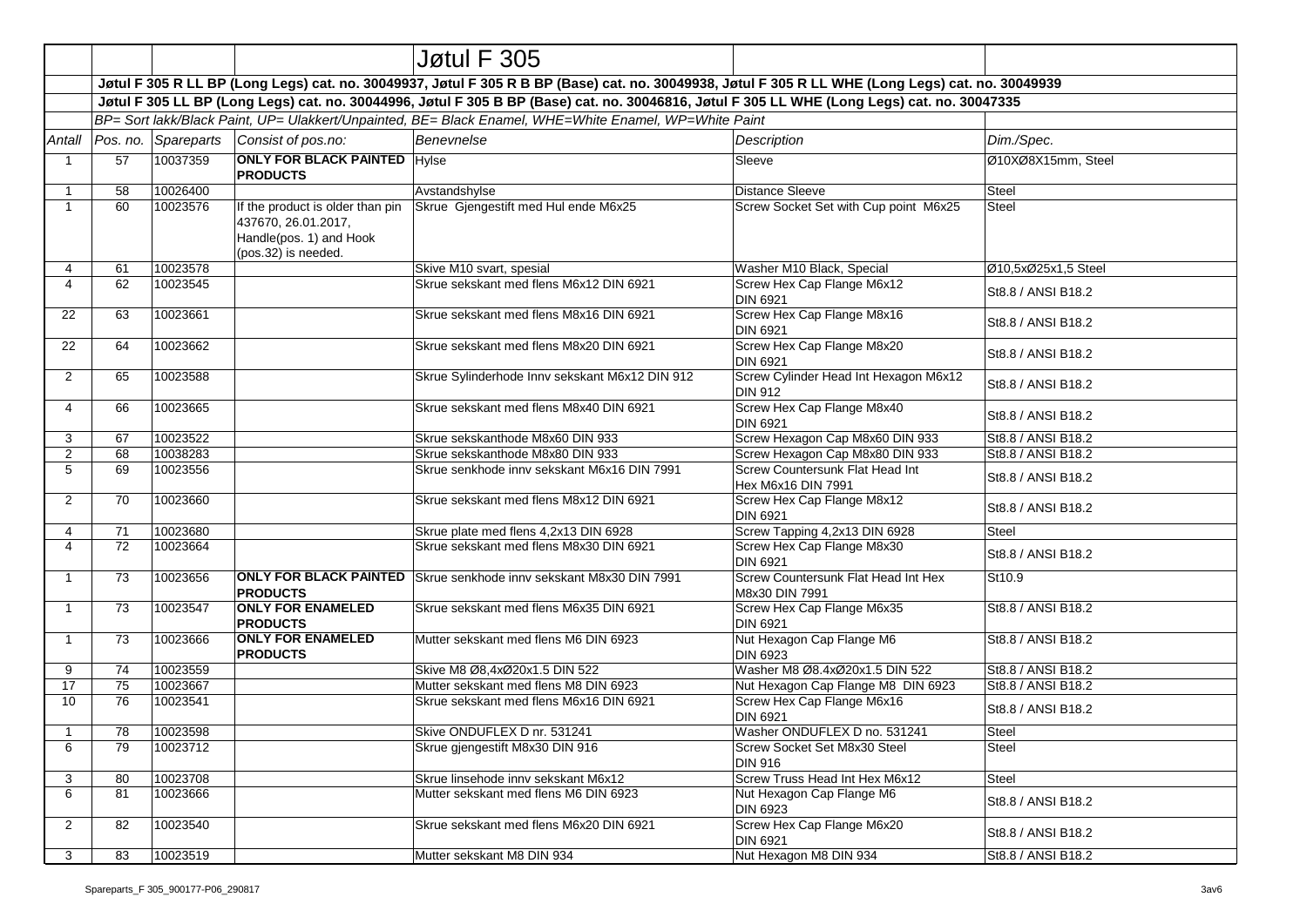|                |     |                                                                                                       |                                               | Jøtul F 305                                                                                                                                        |                                                       |                             |  |  |  |
|----------------|-----|-------------------------------------------------------------------------------------------------------|-----------------------------------------------|----------------------------------------------------------------------------------------------------------------------------------------------------|-------------------------------------------------------|-----------------------------|--|--|--|
|                |     |                                                                                                       |                                               | Jøtul F 305 R LL BP (Long Legs) cat. no. 30049937, Jøtul F 305 R B BP (Base) cat. no. 30049938, Jøtul F 305 R LL WHE (Long Legs) cat. no. 30049939 |                                                       |                             |  |  |  |
|                |     |                                                                                                       |                                               | Jøtul F 305 LL BP (Long Legs) cat. no. 30044996, Jøtul F 305 B BP (Base) cat. no. 30046816, Jøtul F 305 LL WHE (Long Legs) cat. no. 30047335       |                                                       |                             |  |  |  |
|                |     | BP= Sort lakk/Black Paint, UP= Ulakkert/Unpainted, BE= Black Enamel, WHE=White Enamel, WP=White Paint |                                               |                                                                                                                                                    |                                                       |                             |  |  |  |
| Antall         |     | Pos. no. Spareparts                                                                                   | Consist of pos.no:                            | Benevnelse                                                                                                                                         | <b>Description</b>                                    | Dim./Spec.                  |  |  |  |
| $\overline{2}$ | 84  | 10023509                                                                                              |                                               | Skrue senkhode innv sekskant M8x25 DIN 7991                                                                                                        | Screw Countersunk Flat Head Int Hex<br>M8x25 DIN 7991 | St10.9                      |  |  |  |
| 8              | 85  | 10023465                                                                                              |                                               | Skrue sekskanthode M8x16 DIN 933                                                                                                                   | Screw Hexagon Cap M8x16 DIN 933                       | St8.8 / ANSI B18.2          |  |  |  |
| 8              | 86  | 10026268                                                                                              |                                               | Beskyttelseshette M8 sekskant svart                                                                                                                | Protection cap M8 Hexagon black                       | Polypropylene               |  |  |  |
| 8              | 87  | 10023663                                                                                              |                                               | Skrue sekskant med flens M8x25 DIN 6921                                                                                                            | Screw Hex Cap Flange M8x25<br><b>DIN 6921</b>         | St8.8 / ANSI B18.2          |  |  |  |
| $\overline{2}$ | 88  | 10051183                                                                                              |                                               | Hengselpinne med hode Ø8x50 ISO-2341-A                                                                                                             | Hinge Pin With Head Ø8x50<br>ISO-2341-A               | <b>Steel</b>                |  |  |  |
| $\overline{2}$ | 89  | 10023475                                                                                              |                                               | Mutter sekskant M6 DIN 934                                                                                                                         | Nut Hexagon M6 DIN 934                                | St8.8 / ANSI B18.2          |  |  |  |
| $\overline{2}$ | 90  | 10023470                                                                                              |                                               | Skrue sekskanthode M8x25 DIN 933                                                                                                                   | Screw Hexagon Cap M8x25 DIN 933                       | St8.8 / ANSI B18.2          |  |  |  |
| $\overline{2}$ | 91  | 10023672                                                                                              | Part is not mandatory from<br>factory         | Skive Ø10,1xØ19,4x0,9 svart                                                                                                                        | Washer Ø10,1xØ19,4x0,9 black                          | <b>Steel</b>                |  |  |  |
| $\mathbf{1}$   | 92  | 10023716                                                                                              |                                               | Skive Ø35,1xØ9,4x3 SRKB                                                                                                                            | Washer Ø10,1xØ19,4x0,9                                | <b>Steel</b>                |  |  |  |
| $\mathbf{1}$   | 93  | 10038500                                                                                              |                                               | Låsemutter M8 med flens                                                                                                                            | Lock Nut M8 Collar                                    | <b>Steel</b>                |  |  |  |
| $\mathbf{1}$   | 95  |                                                                                                       | 50027205 (5m)                                 | Pakning til dørglass + ekstra for em. ovn                                                                                                          | Gasket Door Glass + Extra For Enameled<br>Stove       | LD-250-2 graph Ø6,4x2300mm  |  |  |  |
| $\overline{2}$ | 96  |                                                                                                       | 50027204 (5m)                                 | Pakning under glass                                                                                                                                | <b>Gasket Under Glass</b>                             | V-125x40mm graph W/A        |  |  |  |
| $\mathbf{1}$   | 97  |                                                                                                       | 50027205 (5m)                                 | Pakning til dørglass                                                                                                                               | <b>Gasket For Door Glass</b>                          | LD-250-2 graph Ø6,4x1750mm  |  |  |  |
| $\mathbf{1}$   | 98  |                                                                                                       | 50027203 (5m)                                 | Pakning mellom glassholder og front                                                                                                                | Gasket Between Glass Holder and Front                 | LD 375-2 Ø9.5x2100mm        |  |  |  |
| $\overline{2}$ | 99  | 10047761                                                                                              |                                               | Isolasjonsmatte side                                                                                                                               | <b>Insulating Blanket Side</b>                        | Fibre                       |  |  |  |
| $\mathbf{1}$   | 100 |                                                                                                       | 50027203 (5m)                                 | Pakning til topp plate                                                                                                                             | Gasket For Top Plate                                  | LD 375-2 Ø9,5x1800mm        |  |  |  |
| $\overline{2}$ | 101 |                                                                                                       | 50027205 (5m)                                 | Pakning til røykstuss deksel                                                                                                                       | Gasket Smoke Outlet And Cover                         | LD-250-2 graph Ø6,4x600mm   |  |  |  |
| $\mathbf{1}$   | 102 |                                                                                                       | 50027212 (5m)                                 | Pakning for røykrørstilkobling                                                                                                                     | <b>Gasket For Flue Connection</b>                     | WT-187x18,4 W/A L660mm      |  |  |  |
| $\mathbf{1}$   | 103 | 10047760                                                                                              |                                               | Isolasjonsmatte bak                                                                                                                                | Insulating Blanket Rear                               | Fibre                       |  |  |  |
|                | 104 |                                                                                                       | 50027201 (5m)                                 | Pakning mellom bunn og deksel innluft                                                                                                              | Gasket Between Bottom And Cover<br>Inlet Air          | LD-187 graph Ø4,8x1400mm    |  |  |  |
|                | 105 |                                                                                                       | 50027201 (5m)                                 | Pakning 1 mellom bunn ventilplate                                                                                                                  | Gasket 1 Between Bottom And Valve Plate               | LD-187 graph Ø4,8x1300mm    |  |  |  |
|                | 106 |                                                                                                       | 50027205 (5m)                                 | Pakning mellom bunn og askeskuff                                                                                                                   | Gasket Between Bottom And Ash Pan                     | LD-250-2 graph Ø6,4x800mm   |  |  |  |
|                | 107 |                                                                                                       | 50027201 (5m)                                 | Pakning 2 mellom bunn ventilplate                                                                                                                  | Gasket 2 Between Bottom And Valve Plate               | LD-187 graph Ø4,8x480mm     |  |  |  |
|                | 108 |                                                                                                       | 50027203 (5m)                                 | Pakning mellom bunn og bakplate indre                                                                                                              | Gasket Between Bottom And<br>Rear Plate Inner         | LD 375-2 Ø9,5x2800mm        |  |  |  |
| 8              | 109 |                                                                                                       | 50027204 (5m)                                 | Pakning for konveksjonssett                                                                                                                        | <b>Gasket For Convection Kit</b>                      | V-125x60mm graph W/A        |  |  |  |
|                |     |                                                                                                       |                                               |                                                                                                                                                    |                                                       |                             |  |  |  |
|                |     |                                                                                                       |                                               | Short Legs (4pcs) 305, cat. no. 51047318 BP, cat. no. 51047340 WHE                                                                                 |                                                       |                             |  |  |  |
| $\mathbf{1}$   | 110 | 51047318                                                                                              | 52,85 (4pcs),86 (4pcs),87<br>(4pcs) 111,112   | Korte Ben (4stk) høyde150mm BP                                                                                                                     | Short Legs (4 pcs) height 150mm BP                    | Height 150mm                |  |  |  |
| $\mathbf{1}$   | 110 | 51047340                                                                                              | 52,85 (4pcs), 86 (4pcs), 87<br>(4pcs) 111,112 | Korte Ben (4stk) høyde150mm WHE                                                                                                                    | Short Legs (4 pcs) height 150mm WHE                   | Height 150mm                |  |  |  |
| $\overline{2}$ | 111 | 12048652                                                                                              |                                               | Ben V framme H bak F 105 SL BP                                                                                                                     | Leg Left Front Right Rear BP                          | Cast Iron min 4mm thickness |  |  |  |
| $\overline{2}$ | 111 | 12048667                                                                                              |                                               | Ben V framme H bak F 105 SL WHE                                                                                                                    | Leg Left Front Right Rear WHE                         | Cast Iron min 4mm thickness |  |  |  |
| $\overline{2}$ | 112 | 12048653                                                                                              |                                               | Ben H framme V bak F 105 SL BP                                                                                                                     | Leg Right Front Left Rear BP                          | Cast Iron min 4mm thickness |  |  |  |
| $\overline{2}$ | 112 | 12048669                                                                                              |                                               | Ben H framme V bak F 105 SL WHE                                                                                                                    | Leg Right Front Left Rear WHE                         | Cast Iron min 4mm thickness |  |  |  |
|                |     |                                                                                                       |                                               |                                                                                                                                                    |                                                       |                             |  |  |  |
|                |     |                                                                                                       |                                               |                                                                                                                                                    |                                                       |                             |  |  |  |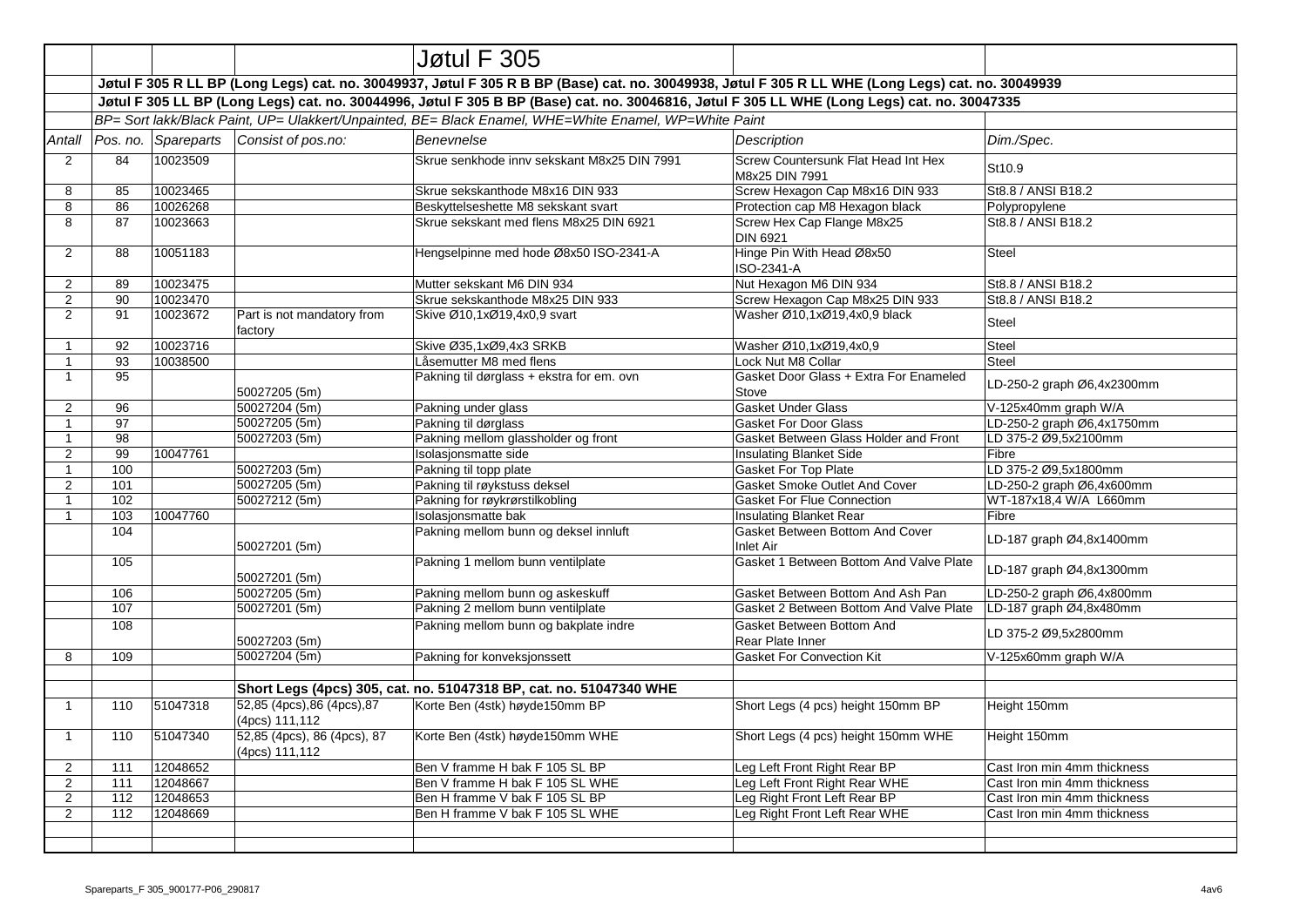|                         |                                                                                                                                                                                                                                                                                                    |                                                                                                       |                                                           | Jøtul F 305                                                                                        |                                                         |                                   |  |  |
|-------------------------|----------------------------------------------------------------------------------------------------------------------------------------------------------------------------------------------------------------------------------------------------------------------------------------------------|-------------------------------------------------------------------------------------------------------|-----------------------------------------------------------|----------------------------------------------------------------------------------------------------|---------------------------------------------------------|-----------------------------------|--|--|
|                         |                                                                                                                                                                                                                                                                                                    |                                                                                                       |                                                           |                                                                                                    |                                                         |                                   |  |  |
|                         | Jøtul F 305 R LL BP (Long Legs) cat. no. 30049937, Jøtul F 305 R B BP (Base) cat. no. 30049938, Jøtul F 305 R LL WHE (Long Legs) cat. no. 30049939<br>Jøtul F 305 LL BP (Long Legs) cat. no. 30044996, Jøtul F 305 B BP (Base) cat. no. 30046816, Jøtul F 305 LL WHE (Long Legs) cat. no. 30047335 |                                                                                                       |                                                           |                                                                                                    |                                                         |                                   |  |  |
|                         |                                                                                                                                                                                                                                                                                                    | BP= Sort lakk/Black Paint, UP= Ulakkert/Unpainted, BE= Black Enamel, WHE=White Enamel, WP=White Paint |                                                           |                                                                                                    |                                                         |                                   |  |  |
| Antall                  |                                                                                                                                                                                                                                                                                                    | Pos. no. Spareparts                                                                                   | Consist of pos.no:                                        | Benevnelse                                                                                         | Description                                             | Dim./Spec.                        |  |  |
|                         |                                                                                                                                                                                                                                                                                                    |                                                                                                       |                                                           |                                                                                                    |                                                         |                                   |  |  |
|                         |                                                                                                                                                                                                                                                                                                    |                                                                                                       |                                                           |                                                                                                    |                                                         |                                   |  |  |
| -1                      | 115                                                                                                                                                                                                                                                                                                | 51047339                                                                                              | 51,116                                                    | Ash Lip For Long And Short Legs, cat. no. 51047339 BP, cat. no. 51047341 WHE<br>Askeleppe LL/SL BP | Ash Lip LL/SL BP                                        |                                   |  |  |
| $\overline{\mathbf{1}}$ | 115                                                                                                                                                                                                                                                                                                | 51047341                                                                                              | 51,116                                                    | Askeleppe LL/SL WHE                                                                                | Ash Lip LL/SL WHE                                       |                                   |  |  |
| $\overline{1}$          | 116                                                                                                                                                                                                                                                                                                |                                                                                                       |                                                           | Askeleppe for F 305 med ben BP                                                                     | Ash Lip For F 305 With Legs BP                          | Cast Iron min 4mm thickness       |  |  |
| $\overline{1}$          | 116                                                                                                                                                                                                                                                                                                |                                                                                                       |                                                           | Askeleppe for F 305 med ben WHE                                                                    | Ash Lip For F 305 With Legs WHE                         | Cast Iron min 4mm thickness       |  |  |
|                         |                                                                                                                                                                                                                                                                                                    |                                                                                                       |                                                           |                                                                                                    |                                                         |                                   |  |  |
| $\overline{1}$          |                                                                                                                                                                                                                                                                                                    |                                                                                                       | Spring Self Closing Door, cat. no. 51048254               |                                                                                                    |                                                         |                                   |  |  |
| $\overline{1}$          | 120                                                                                                                                                                                                                                                                                                | 51048254                                                                                              | 80,89(2pcs),121,122,123,124,1 Fjær selvlukkende dør<br>25 |                                                                                                    | Spring Self Closing Door                                |                                   |  |  |
| $\overline{1}$          | 121                                                                                                                                                                                                                                                                                                | 10047503                                                                                              |                                                           | Fjær EWES T 31980                                                                                  | Spring EWES T 31980                                     | <b>Spring Steel</b>               |  |  |
| $\overline{1}$          | 122                                                                                                                                                                                                                                                                                                | 10047505                                                                                              |                                                           | Selvlukkemekanisme del 1                                                                           | Self Closing Mechanism Part 1                           | Steel                             |  |  |
| $\overline{1}$          | 123                                                                                                                                                                                                                                                                                                | 10024107                                                                                              |                                                           | Skive Ø6,4xØ18x1,6 svart                                                                           | Washer Ø6,4xØ18x1,6 black                               | Steel                             |  |  |
| $\overline{1}$          | 124                                                                                                                                                                                                                                                                                                | 10023547                                                                                              |                                                           | Skrue sekskant med flens M6x35 DIN 6921                                                            | Screw Hex Cap Flange M6x35<br><b>DIN 6921</b>           | St8.8 / ANSI B18.2                |  |  |
| $\overline{1}$          | 125                                                                                                                                                                                                                                                                                                | 10023590                                                                                              |                                                           | Skrue Sylinderhode Innv sekskant M6x20 DIN 912                                                     | Screw Cylinder Head Int Hexagon M6x20<br><b>DIN 912</b> | St8.8 / ANSI B18.2                |  |  |
|                         |                                                                                                                                                                                                                                                                                                    |                                                                                                       |                                                           |                                                                                                    |                                                         |                                   |  |  |
|                         |                                                                                                                                                                                                                                                                                                    |                                                                                                       |                                                           | Soapstone Top, cat. no. 51048022 BP, cat. no. 51049314 WHE                                         |                                                         |                                   |  |  |
| -1                      | 126                                                                                                                                                                                                                                                                                                | 51048022                                                                                              | 127,128                                                   | Kleber topp komplett BP                                                                            | Soapstone Top Complete BP                               |                                   |  |  |
|                         | 126                                                                                                                                                                                                                                                                                                | 51049314                                                                                              | 127,128                                                   | Kleber topp komplett WHE                                                                           | Soapstone Top Complete WHE                              |                                   |  |  |
| $\overline{1}$          | 127                                                                                                                                                                                                                                                                                                | 12048023                                                                                              |                                                           | Toppdeksel kleber BP                                                                               | Cover Soapstone BP                                      | Cast Iron min 4mm thickness       |  |  |
|                         | 127                                                                                                                                                                                                                                                                                                | 12049809                                                                                              |                                                           | Toppdeksel kleber WHE                                                                              | Cover Soapstone WHE                                     | Cast Iron min 4mm thickness       |  |  |
| $\overline{1}$          | 128                                                                                                                                                                                                                                                                                                | 10047593                                                                                              |                                                           | Kleber topp                                                                                        | Soapstone Top                                           | Soapstone                         |  |  |
|                         |                                                                                                                                                                                                                                                                                                    |                                                                                                       |                                                           |                                                                                                    |                                                         |                                   |  |  |
|                         |                                                                                                                                                                                                                                                                                                    |                                                                                                       | Protection Grid For Sweep Ball, cat. no. 151608           |                                                                                                    |                                                         |                                   |  |  |
| $\overline{1}$          | 129                                                                                                                                                                                                                                                                                                | 151608                                                                                                |                                                           | Kulefanger Ø150mm                                                                                  | Protection Grid For Sweep Ball Ø 150mm                  | Steel, Ø150mm                     |  |  |
|                         |                                                                                                                                                                                                                                                                                                    |                                                                                                       | Outside Air Connection Ø100mm, cat no. 51012164           |                                                                                                    |                                                         |                                   |  |  |
| -1                      | 130                                                                                                                                                                                                                                                                                                | 51012164                                                                                              |                                                           | Utelufttilkobling Ø100mm                                                                           | Outside Air Connection Ø100mm                           |                                   |  |  |
|                         |                                                                                                                                                                                                                                                                                                    |                                                                                                       |                                                           |                                                                                                    |                                                         |                                   |  |  |
|                         |                                                                                                                                                                                                                                                                                                    |                                                                                                       | Outside Air Connection Ø80mm, cat no. 51047509            |                                                                                                    |                                                         |                                   |  |  |
| -1                      | 131                                                                                                                                                                                                                                                                                                | 51047509                                                                                              |                                                           | Utelufttilkobling Ø80mm                                                                            | Outside Air Connection Ø80mm                            |                                   |  |  |
|                         |                                                                                                                                                                                                                                                                                                    |                                                                                                       |                                                           |                                                                                                    |                                                         |                                   |  |  |
|                         |                                                                                                                                                                                                                                                                                                    |                                                                                                       | Floor Plate Glass (NO/SE/DK/FI), cat. no. 50048171        |                                                                                                    |                                                         |                                   |  |  |
| -1                      | 132                                                                                                                                                                                                                                                                                                | 50048171                                                                                              |                                                           | Gulvplate glass for NO/SE/DK/FI                                                                    | Floor Plate Glass For NO/SE/DK/FI                       | W872xD704mm, 6mm thick, tempered  |  |  |
|                         |                                                                                                                                                                                                                                                                                                    |                                                                                                       |                                                           |                                                                                                    |                                                         |                                   |  |  |
|                         |                                                                                                                                                                                                                                                                                                    |                                                                                                       | Floor Plate Glass (Germany), cat. no. 50048173            |                                                                                                    |                                                         |                                   |  |  |
| -1                      | 133                                                                                                                                                                                                                                                                                                | 50048173                                                                                              |                                                           | Gulvplate glass for Tyskland                                                                       | Floor Plate Glass For Germany                           | W1172xD804mm, 6mm thick, tempered |  |  |
|                         |                                                                                                                                                                                                                                                                                                    |                                                                                                       |                                                           |                                                                                                    |                                                         |                                   |  |  |
|                         |                                                                                                                                                                                                                                                                                                    |                                                                                                       | Floor Plate Steel (NO/SE/DK/FI), cat. no. 51048190        |                                                                                                    |                                                         |                                   |  |  |
| -1                      | 134                                                                                                                                                                                                                                                                                                | 51048190                                                                                              |                                                           | Gulvplate stål for NO/SE/DK/FI BP                                                                  | Floor Plate Steel For NO/SE/DK/FI BP                    | W872xD925mm, 1,25mm thick, Black  |  |  |
|                         |                                                                                                                                                                                                                                                                                                    |                                                                                                       |                                                           |                                                                                                    |                                                         |                                   |  |  |
|                         |                                                                                                                                                                                                                                                                                                    |                                                                                                       |                                                           |                                                                                                    |                                                         |                                   |  |  |